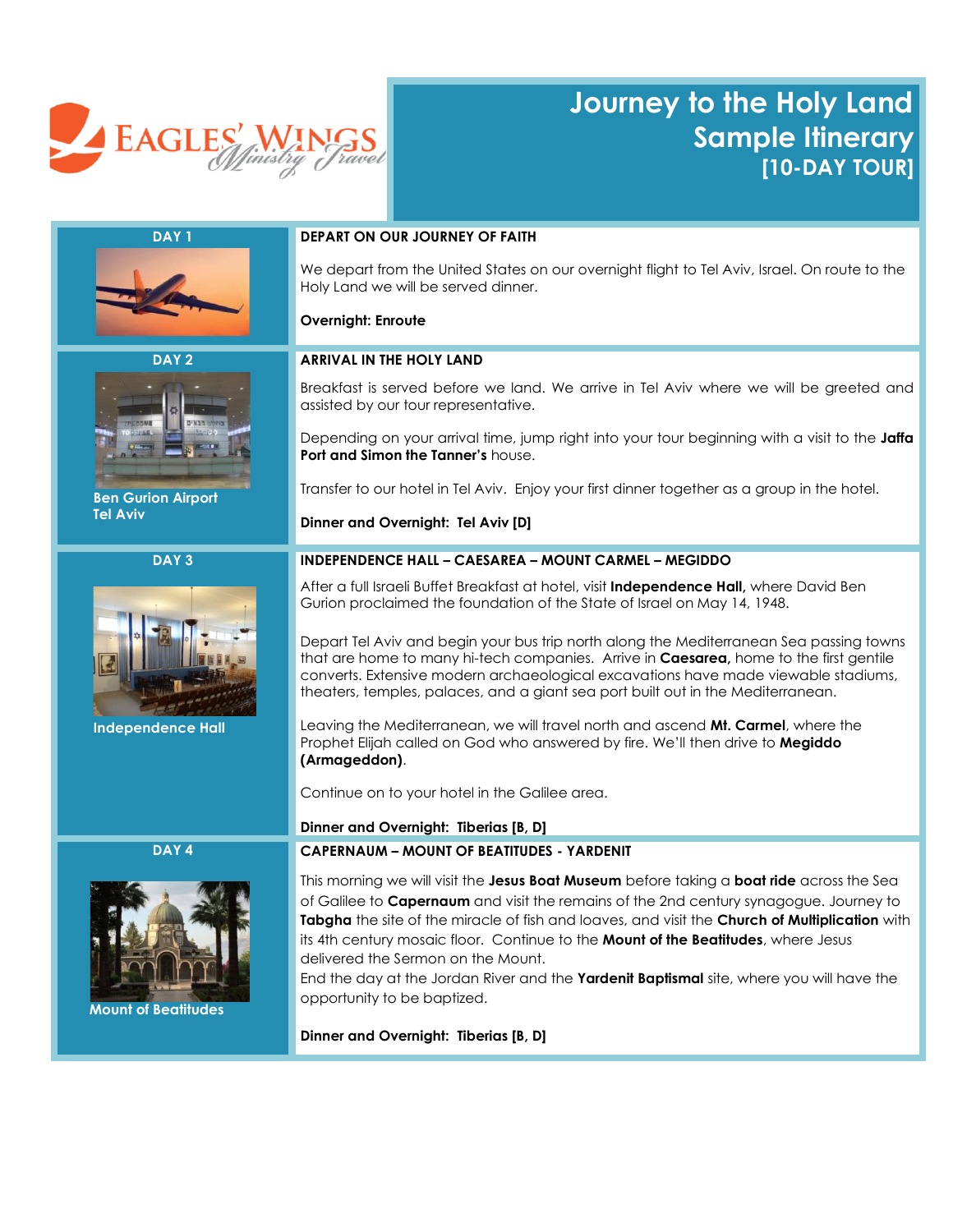# **DAY 5**



**DAY 6**

 **Bethlehem**

#### **FROM THE NORTH TO JERUSALEM – NAZARETH - BETHLEHEM**

On the way to Jerusalem, stop at **Nazareth 1st Century Village** and have a chance to explore a first-century farm and village presenting the life and teachings of Jesus during his time. Afterwards we'll proceed to our hotel in Tiberius for check-in and dinner

Continue to **Haas Promenade** for a beautiful view in Jerusalem.

From there we will proceed to **Bethlehem**. We will also meet and pray with a Christian Arab congregation who continues to courageously stand strong in their faith in Bethlehem. We will also visit **Shepherds Fields**, which are the fields identified since ancient times with the shepherds who saw the Star of Nativity. Following that time we will enjoy wonderful shopping at Maher Canawati's Three Arches Shop for olive wood products created in Bethlehem. Visit the **Church of the Nativity.** 

Check-in to hotel in Jerusalem.

# **Dinner and Overnight: Jerusalem [B, D]**

## **JERUSALEM – OLD CITY – GARDEN TOMB**

Today we visit the **Old City of Jerusalem**. We will make an attempt to visit **Temple Mount.** Thereafter, visit the **Western Wall Tunnels**. Proceed to the **Church of All Nations** and to **Mount Zion** to see the tomb of King David and the nearby **Room of the Last Supper**.

Enter the Old City to begin exploring the wonders of Jerusalem. Walk through the **Cardo**, the main street of Jerusalem 2000 years ago. View the Temple Mount and the Western Wall. Walk along the **Via Dolorosa**, where Jesus carried His Cross. Continue to the **Church of the Holy Sepulchre**. No visit to Jerusalem is complete without a walk through the colorful Arab bazaar (a chance to test your negotiating skills).

End the day with a visit to the **Garden Tomb**.

#### **Dinner and Overnight: Jerusalem [B, D]**

**DAY 7**



 **Masada**

 **Jerusalem**

#### **DAY 8**



 **City of David**

# **QUMRAN – MASADA – DEAD SEA – EIN GEDI**

After enjoying a delicious Israeli breakfast, we will travel south to **Qumran**, site where the Dead Sea Scrolls were found. Then, tour **Masada**. Ascend by cable car and tour the ancient fortress where the Zealots made their last stand against the Romans in 73 AD. Descend by cable car.

Continue to the **Dead Sea** in the afternoon and enjoy a float in the buoyant waters. Stop at the **Ein Gedi Nature Reserve,** home to beautiful hot springs, fascinating plants and wildlife along with great hiking trails, and where David penned many of his Psalms.

#### **Dinner and Overnight: Jerusalem [B, D]**

# **ABRAHAM's BREAD FEEDING CENTER – CITY OF DAVID**

This morning, we will visit the **Eagles' Wings Feeding Center** having the opportunity to be the "hands and feet" of Jesus as we prepare and serve food to Israel's poor.

In the afternoon, explore the **City of David** the recently excavated fortresses and passageways and relive King David's conquest of the Jebusite city. Explore the Hezekiah water tunnels there. The tunnels were designed to act as an aqueduct, providing Jerusalem with water during an impending siege of Assyrians.

**Dinner and Overnight: Jerusalem [B, D]**